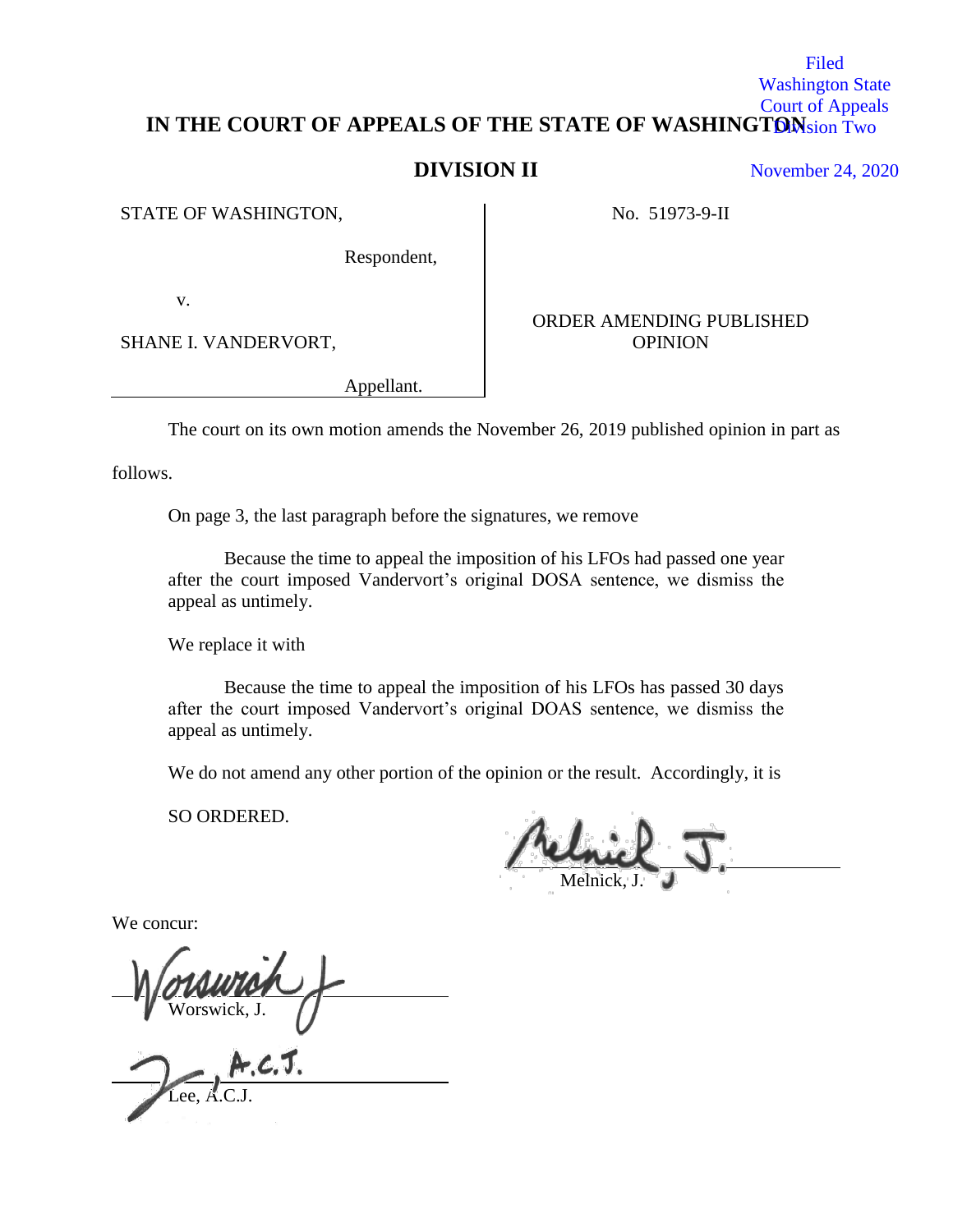Filed Washington State Court of Appeals Division Two

November 26, 2019

# **IN THE COURT OF APPEALS OF THE STATE OF WASHINGTON DIVISION II**

STATE OF WASHINGTON, No. 51973-9-II

Respondent,

v.

SHANE I. VANDERVORT, PUBLISHED OPINION

Appellant.

MELNICK,J.—In May 2017, the superior court sentenced Shane Vandervort to a residential drug offender sentencing alternative (DOSA). It imposed legal financial obligations (LFOs). In December 2017, the court issued an order revoking his DOSA sentence but did not amend the judgment and sentence. Vandervort appeals only the imposition of the LFOs from his original sentence. We dismiss the appeal as untimely.

## FACTS

Vandervort pled guilty to one count of possession of methamphetamine and one count of criminal trespass in the first degree. On May 26, 2017, the trial court sentenced Vandervort to a 24-month DOSA sentence. As part of this sentence, the court imposed LFOs. Vandervort did not appeal the sentence.

On December 1, 2017, the trial court revoked Vandervort's DOSA sentence because he failed to report to the Department of Corrections. The trial court ordered him to serve 18 months. It did not enter a new or amended judgement and sentence, only an order.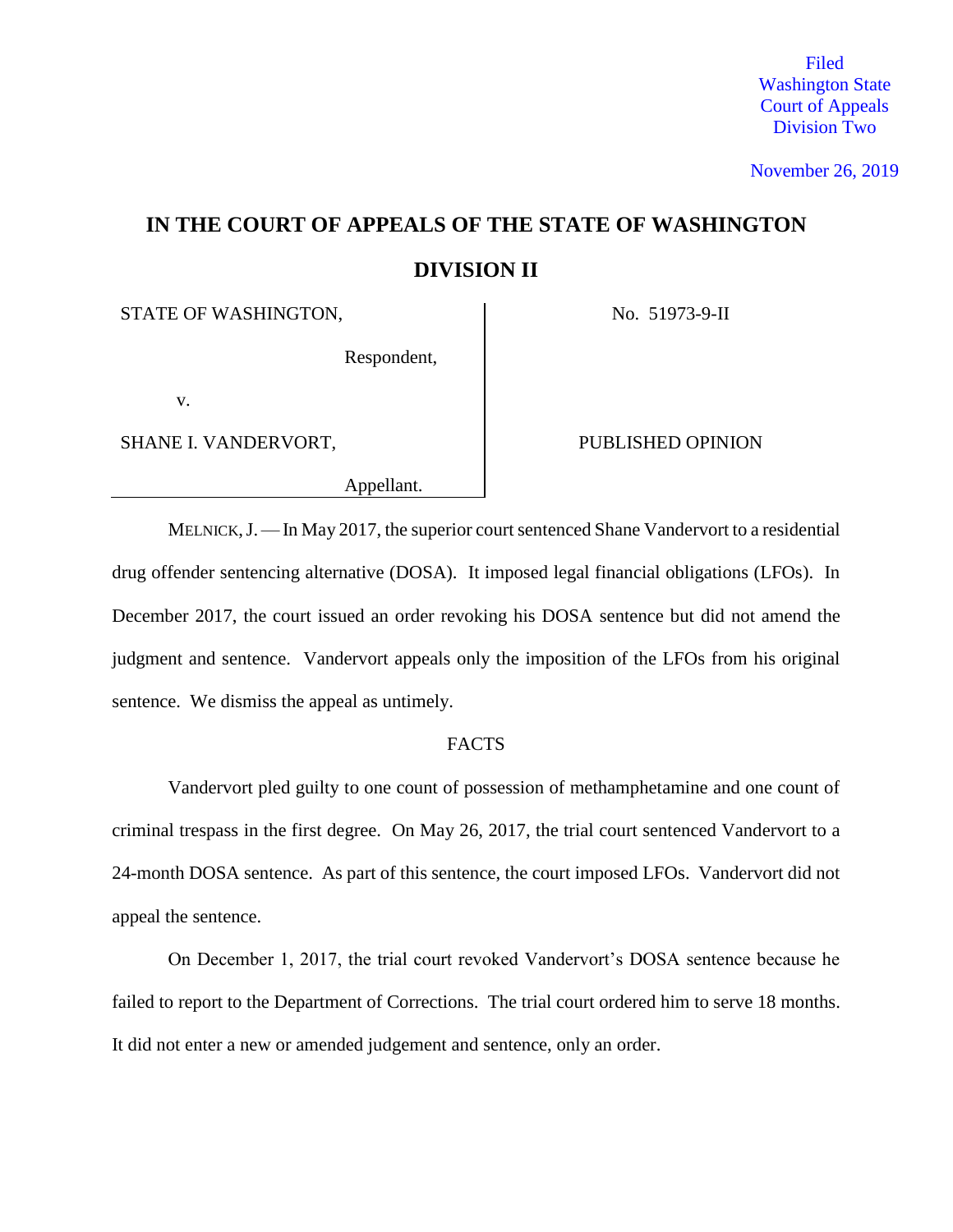$\overline{\phantom{a}}$ 

Vandervort filed a late notice of appeal on May 18, 2018. The notice stated that Vandervort sought review of the order revoking his DOSA sentence. We subsequently granted Vandervort's motion for extension of time because his attorney had not discussed his appeal rights with him. Vandervort's brief assigns error to the trial court's imposition of LFOs but does not challenge the revocation of his DOSA sentence.

### ANALYSIS

The State argues that the challenge to the LFOs is untimely because Vandervort filed a notice of appeal well beyond 30 days after the original DOSA sentence. Vandervort argues that the appeal is timely because we granted an extension of time to file the notice of appeal. We agree with the State. $<sup>1</sup>$ </sup>

We do not consider untimely appeals. [RAP 5.2\(a\).](https://1.next.westlaw.com/Link/Document/FullText?findType=L&pubNum=1003996&cite=WARRAP5.2&originatingDoc=I7107f890150f11e79de0d9b9354e8e59&refType=LQ&originationContext=document&transitionType=DocumentItem&contextData=(sc.Keycite)) A notice of appeal must be filed within 30 days after the entry of the trial court's decision that the party filing the notice wants reviewed. [RAP 5.2\(a\)\(1\).](https://1.next.westlaw.com/Link/Document/FullText?findType=L&pubNum=1003996&cite=WARRAP5.2&originatingDoc=I7107f890150f11e79de0d9b9354e8e59&refType=LQ&originationContext=document&transitionType=DocumentItem&contextData=(sc.Keycite)) Judgments are entered immediately after they are signed by the judge, and the time available to file an appeal begins to run from that date. [RAP 5.2\(c\);](https://1.next.westlaw.com/Link/Document/FullText?findType=L&pubNum=1003996&cite=WARRAP5.2&originatingDoc=I7107f890150f11e79de0d9b9354e8e59&refType=LQ&originationContext=document&transitionType=DocumentItem&contextData=(sc.Keycite)) [CR 58\(a\);](https://1.next.westlaw.com/Link/Document/FullText?findType=L&pubNum=1003982&cite=WARSUPERCTCIVCR58&originatingDoc=I7107f890150f11e79de0d9b9354e8e59&refType=LQ&originationContext=document&transitionType=DocumentItem&contextData=(sc.Keycite)) *In re Pers. Restraint of Wolf*, 196 Wn. App. 496, 509-10, 384 P.3d 591 (2016). However, a criminal appeal may not be dismissed as untimely unless the State shows that the defendant voluntarily, knowingly, and intelligently abandoned his appeal. *State v. Kells*, 134 Wn.2d 309, 314, 949 P.2d 818 (1998).

In *Wolf*, the defendant filed a personal restraint petition (PRP) to challenge the 2012 revocation of his special sex offender sentencing alternative (SSOSA) sentence. 196 Wn. App. at 499. In the PRP, he challenged LFOs imposed in his original 2008 SSOSA disposition. *Wolf*, 196 Wn. App. at 500. We concluded that his challenge was time barred because the SSOSA revocation did not involve the LFOs imposed seven years previously. *Wolf*, 196 Wn. App. at 500. We

<sup>&</sup>lt;sup>1</sup> Because we dismiss the appeal as untimely, we do not address the validity of the LFOs.